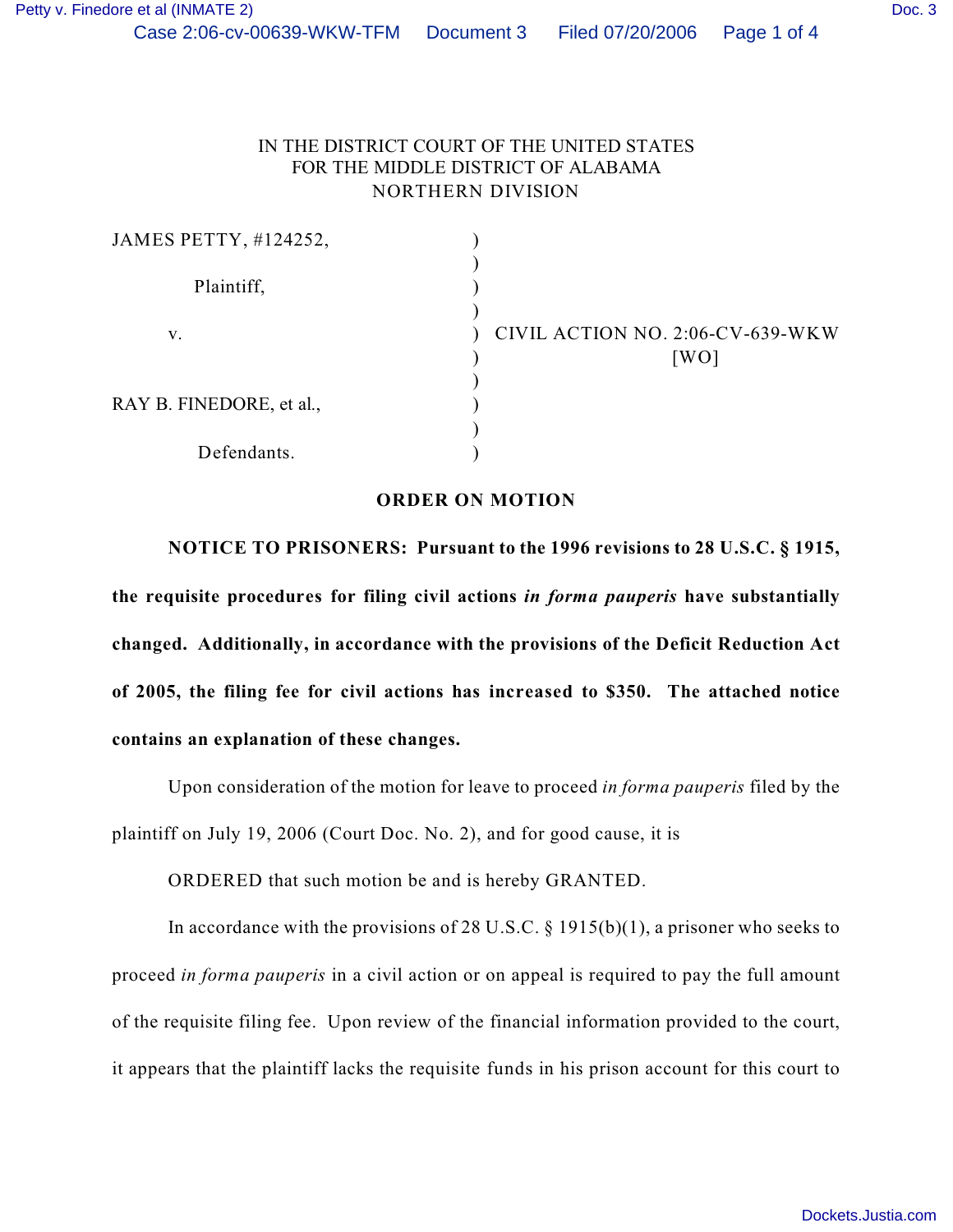require payment of either the entire filing fee or an initial partial filing fee. However, under the provisions of 28 U.S.C.  $\S$  1915(b)(1), this court must "assess and, when funds exist, collect" the \$350.00 filing fee from monies available to the plaintiff. In light of the foregoing and in accordance with the provisions of 28 U.S.C. § 1915(b)(2), it is further

ORDERED that:

1. The plaintiff shall make monthly payments of 20 percent of each preceding month's income credited to his account as payments towards the \$350.00 filing fee.

2. Those persons having custody of the plaintiff shall forward the above described payments from the plaintiff's account to the clerk of this court each time the amount in the plaintiff's account exceeds \$10.00 until the \$350.00 filing fee is paid in full. *Id.* 

To aid the plaintiff and those persons having custody of the plaintiff in complying with the requirements of this order, the clerk is DIRECTED to furnish a copy of this order to the inmate account clerk at the Easterling Correctional Facility.

The plaintiff is advised that if this case is dismissed for any reason he remains obligated to pay the \$350.00 filing fee. The filing fee will be collected from any funds which become available to the plaintiff and will be forwarded to this court by those persons having custody of the plaintiff pursuant to the directives contained in this order.

Additionally, the plaintiff is advised that if he files a notice of appeal he will likewise be required to pay the requisite appellate filing fee which is currently \$455.00. Thus, if at the time the plaintiff files a notice of appeal he has the necessary funds to pay the \$455.00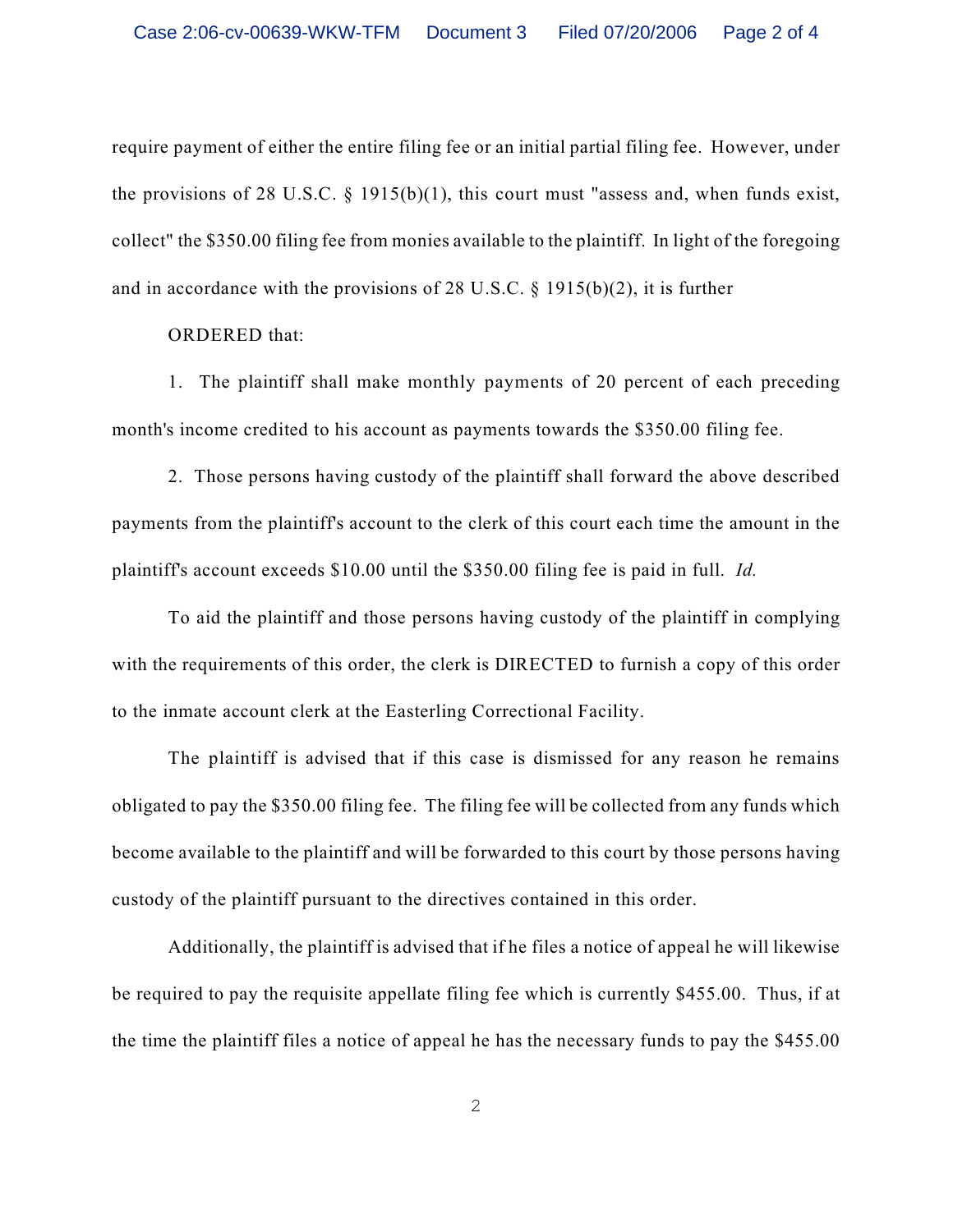filing fee, he must submit such amount to the court with the notice of appeal. If the requisite funds are not available and the plaintiff seeks to proceed *in forma pauperis* on his appeal, he must complete an affidavit in support of such request and supply the court with a certified copy of his prison account statement for the 6-month period preceding the filing of the appeal. However, the plaintiff is informed that regardless of this court's determination on his *in forma pauperis* motion the entire appellate filing fee will be collected from those persons having custody of him from funds available in his prison account in a manner similar to that outlined in this order.

Done this 20th day of July, 2006.

**/s/ Delores R. Boyd** DELORES R. BOYD UNITED STATES MAGISTRATE JUDGE